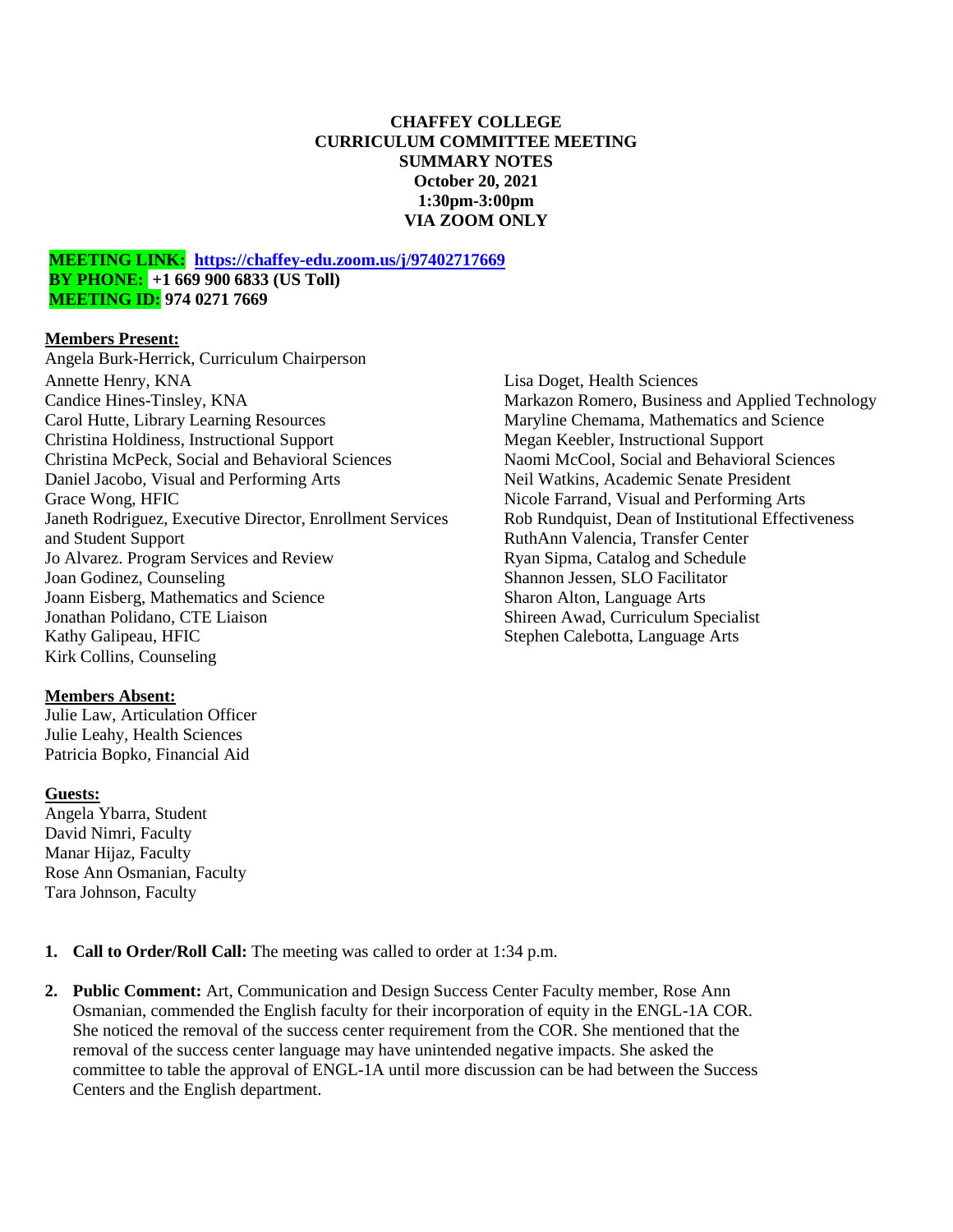**3. Review and Approval of October 6, 2021 Expanded Summary Notes:** The summary notes were approved 20/0/1.

## **4. Curriculum Office Reports**

- **4.1. Curriculum Chair:** The Chair shared that the Distance Education page in META has been updated to match the AP. The new page will appear for any future proposals.
- **4.2. Curriculum Specialist:** The Chair and Specialist encourage the Committee to attend the ASCCC Fall Curriculum Regional on October 21, 2021 from 1:00-4:00. They can register [here.](https://cccconfer.zoom.us/meeting/register/tJ0ude-gqz8jHtVN8zci_taX7no2L8Flj34_)
- **4.3. Catalog and Schedule Coordinator:** The spring schedule is available and published. Spring offerings are available for students in their student planner as well.
- **4.4. Articulation Officer (AO):** No report.
- **4.5. Chief Instructional Officer (CIO)/Designee of CIO:** The CCCCO is going through a 15-day public review period of the Title 5 regulatory language for distance education. While there seems to be minimal impact, Rob Rundquist will inform the committee of any possible impact in the future.
- **5. Consent Agenda:** The consent agenda was approved 21/0/0.
	- **5.1.** ADT name cleanup in META (example: Changed from Associate in Science in Biology for Transfer AS-T to Biology for Transfer AS-T).

#### **6. Curriculum Proposals:**

## **6.1. PACKAGES:**

#### **COMPUTER INFORMATION SYSTEMS: CYBER SECURITY PACKAGE**

#### **New Courses w/ DE:**

*Originator, David Nimri, visited the committee to discuss this package. He informed the committee that he wanted a simplified acronym for students who will take Cybersecurity curriculum. The new courses also align with the C-IDs available. He also shared that the some classes were so rigorous that the units needed to be increased. The Cybersecurity curriculum aligns with other pathways for CIS students as well.*

| <b>CISCYBR-1</b> | Introduction to Systems & Network<br>Cybersecurity<br>Comments related to Methods of<br><i>Instruction/Evaluation were discussed.</i><br>Curriculum Office will work with faculty<br>on these changes.                                                                      | Approval: $21/0/0$ | <b>Distance Education</b><br>Approval Hybrid/Online:<br>21/0/0 |
|------------------|-----------------------------------------------------------------------------------------------------------------------------------------------------------------------------------------------------------------------------------------------------------------------------|--------------------|----------------------------------------------------------------|
| <b>CISCYBR-2</b> | <b>Digital Forensics Fundamentals</b><br>Recommended change to objective and<br>description. Faculty member says he<br>copied objectives from C-ID directly and<br>would like to keep objectives and<br>description as is. Faculty will add ethics<br>component to content. | Approval: $21/0/0$ | <b>Distance Education</b><br>Approval Hybrid/Online:<br>21/0/0 |
| <b>CISCYBR-3</b> | Ethical Hacking & PenTesting                                                                                                                                                                                                                                                | Approval: $21/0/0$ | Distance Education<br>Approval Hybrid/Online:                  |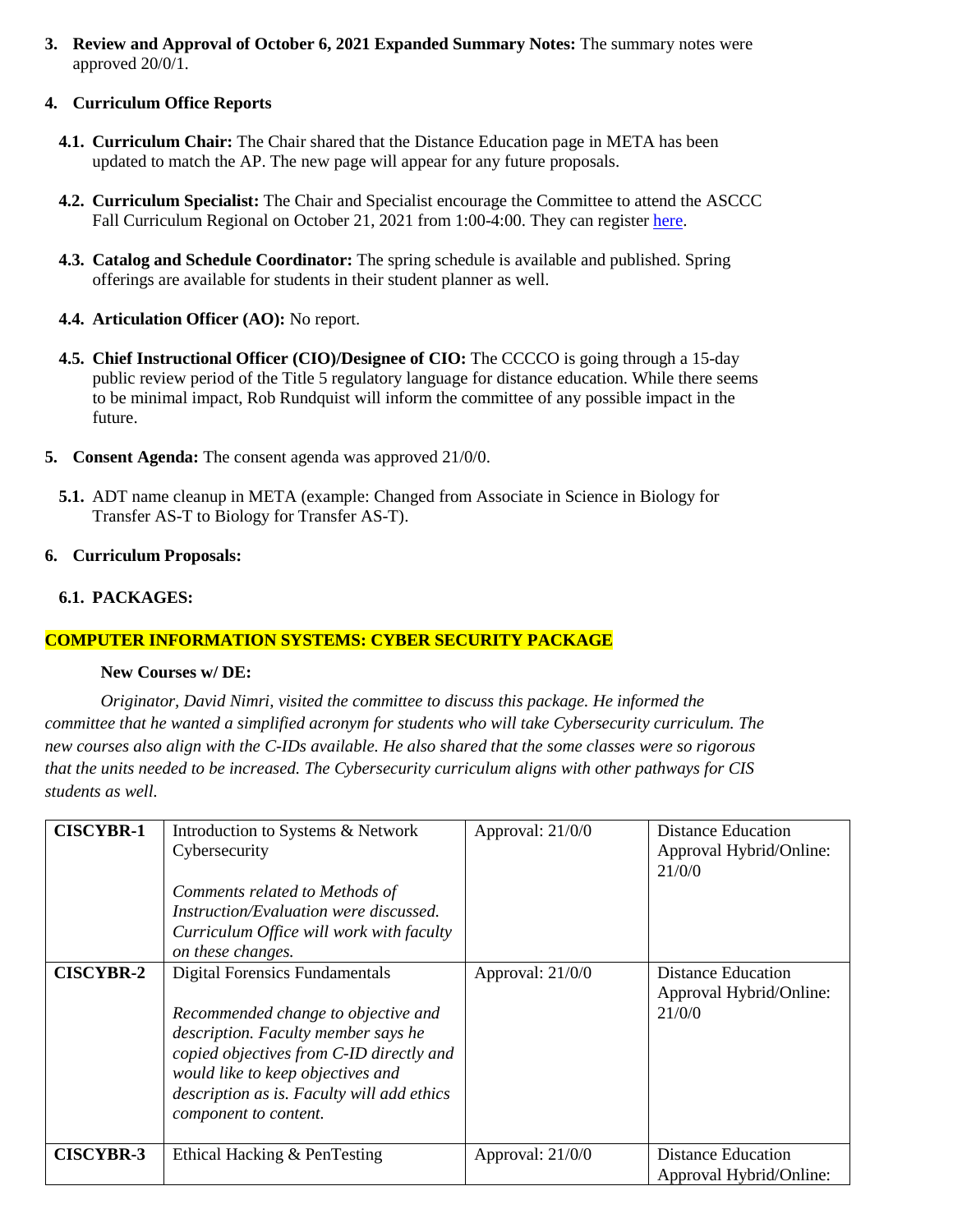|                  | The committee needed clarification on      |                  | 21/0/0                        |
|------------------|--------------------------------------------|------------------|-------------------------------|
|                  | resources section. Faculty mentioned that  |                  |                               |
|                  | they use latest version of the resource    |                  |                               |
|                  | from the company that certifies these      |                  |                               |
|                  | courses.                                   |                  |                               |
|                  |                                            |                  |                               |
|                  | A committee member asked about the use     |                  |                               |
|                  | of "penetration" as it could be a          |                  |                               |
|                  | triggering word and wanted to know if the  |                  |                               |
|                  | discipline has discussed this word. The    |                  |                               |
|                  | faculty member said this is an industry-   |                  |                               |
|                  | wide term, but the faculty member and his  |                  |                               |
|                  | team desire to have a Women in             |                  |                               |
|                  | Cybersecurity team in the future. If this  |                  |                               |
|                  | term is no longer standard, he will change |                  |                               |
|                  | the term. Another member confirmed         |                  |                               |
|                  | through a google search that "penetration  |                  |                               |
|                  | testing" resulted in only cybersecurity    |                  |                               |
|                  | results and that a name change may be      |                  |                               |
|                  | confuse students.                          |                  |                               |
|                  |                                            |                  |                               |
|                  | Note: Faculty member changed               |                  |                               |
|                  | penetration to "PenTesting" after the      |                  |                               |
|                  |                                            |                  |                               |
| <b>CISCYBR-4</b> | meeting.                                   |                  | <b>Distance Education</b>     |
|                  | Cyber Defense, Operations & Analysis       | Approval: 21/0/0 |                               |
|                  | Faculty will add more content and          |                  | Approval Hybrid Always/       |
|                  | rephrase class assignment.                 |                  | <b>Fully Online Emergency</b> |
|                  |                                            |                  | Only: 21/0/0                  |

# **Course Deactivations:**

| <b>CIS-65</b>   | Digital Forensics Fundamentals                 | Approval: $21/0/0$ |
|-----------------|------------------------------------------------|--------------------|
| <b>CISNTWK-</b> | <b>Introduction to Network Security</b>        | Approval: 21/0/0   |
| 12              | Administration                                 |                    |
| <b>CISNTWK-</b> | Introduction to Cybersecurity: Ethical Hacking | Approval: $21/0/0$ |
| <b>20</b>       |                                                |                    |
| <b>CISNTWK-</b> | Cyber Security Operations & Analysis           | Approval: $21/0/0$ |
| 25              |                                                |                    |

# **Program Modifications:**

| <b>Computer Information</b>       | AS                         | Approval: 21/0/0   |
|-----------------------------------|----------------------------|--------------------|
| <b>Systems</b>                    |                            |                    |
| <b>Computer Information</b>       | Certificate of Achievement | Approval: $21/0/0$ |
| <b>Systems</b>                    |                            |                    |
| <b>Cybersecurity Analyst</b>      | Certificate of Achievement | Approval: 21/0/0   |
| <b>Cybersecurity Defender</b>     | Certificate of Achievement | Approval: 21/0/0   |
| <b>Cybersecurity Professional</b> | AS                         | Approval: 21/0/0   |
| <b>Network Specialist</b>         | Certificate of Achievement | Approval: 21/0/0   |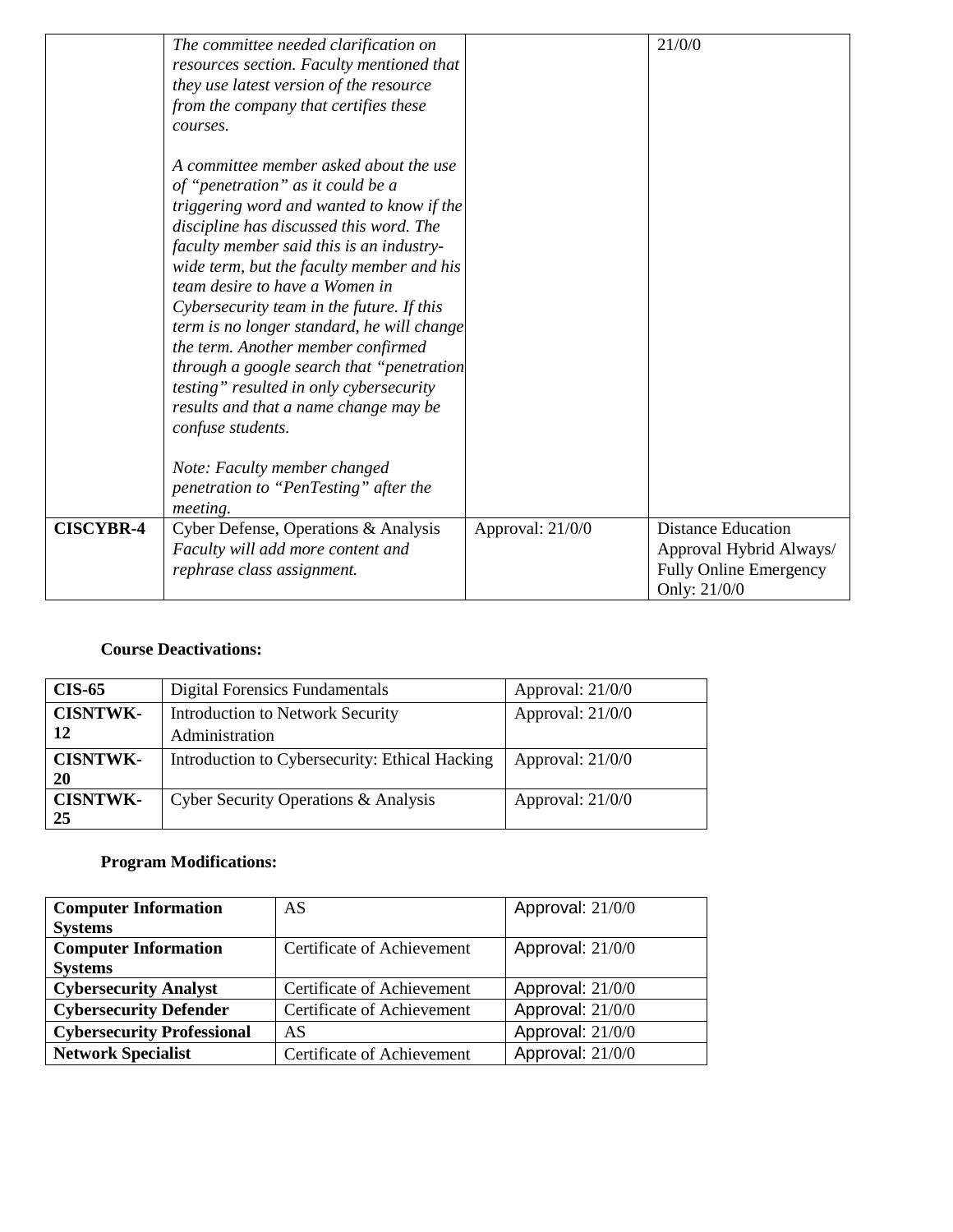#### **FASHION DESIGN AND MERCHANDISING PACKAGE**

#### **New Courses w/ DE:**

*Faculty originator, Tara Johnson, discussed her work these proposals. Her goal was to modernize the courses and program. She also found that many of these courses are transferrable to local CSUs. She looked at local CSU syllabi and other articulation documents to align with these institutions. She also created two capstone courses (one for design and one for merchandizing) that allows students to have a portfolio for their work completed in the program. The capstone courses allow students to show mastery of all of the objectives of every course taken in the program. Kathy Galipeau commended Tara on her amazing work on this curriculum. Megan Keebler, Nicole Farrand, and Naomi McCool also commended Tara. Joann Eisberg commended Tara on her work in the textiles course. Tara thanked Kathy Galipeau, Carol Hutte, and the Curriculum team for their assistance as well.* 

| <b>FASHD-28</b> | Computer-Aided Design for Fashion<br>Committee asked faculty to expand the<br>writing assignment to emphasize the<br>writing component of this type of<br>project/assignment. | Approval: 21/0/0   | Distance Education<br>Approval Hybrid/Online:<br>21/0/0                                               |
|-----------------|-------------------------------------------------------------------------------------------------------------------------------------------------------------------------------|--------------------|-------------------------------------------------------------------------------------------------------|
| <b>FASHD-89</b> | Design Collection<br>The Committee asked the originator to<br><i>revisit the prerequisites to possibly</i><br>shorten the list or create co-requisites.                       | Approval: 21/0/0   | <b>Distance Education</b><br>Approval Hybrid Always/<br><b>Fully Online Emergency</b><br>Only: 21/0/0 |
| <b>FASHM-20</b> | <b>Fashion Promotion</b><br>No comment                                                                                                                                        | Approval: 21/0/0   | Distance Education<br>Approval Hybrid/Online:<br>21/0/0                                               |
| <b>FASHM-21</b> | <b>Retail Buying</b><br>No comment                                                                                                                                            | Approval: $21/0/0$ | <b>Distance Education</b><br>Approval Hybrid/Online:<br>21/0/0                                        |
| <b>FASHM-89</b> | <b>Retail Collection</b><br>The Committee asked the originator to<br>revisit the prerequisites to possibly<br>shorten the list or create co-requisites.                       | Approval: 21/0/0   | <b>Distance Education</b><br>Approval Hybrid/Online:<br>21/0/0                                        |

#### **Course Modifications w/ DE:**

| <b>FASHD-20</b> | <b>History of Fashion</b><br>The Committee noticed the content of the<br>course is a broad survey of world fashion<br>and parts appear to be focused on<br>Western-European history. The originator<br>explained while there is Western-<br>European Influence, but she does go over<br>in depth the history of fashion in many<br>different areas. | Approval: 21/0/0 | <b>Distance Education</b><br>Approval Hybrid/Online:<br>21/0/0                                        |
|-----------------|-----------------------------------------------------------------------------------------------------------------------------------------------------------------------------------------------------------------------------------------------------------------------------------------------------------------------------------------------------|------------------|-------------------------------------------------------------------------------------------------------|
| <b>FASHD-40</b> | <b>Beginning Clothing Construction</b><br>The originator explained that this course<br>can be only fully online in emergency<br>situation because there are<br>demonstrations and labs that must be<br>done in person. Garments must also be                                                                                                        | Approval: 21/0/0 | <b>Distance Education</b><br>Approval Hybrid Always/<br><b>Fully Online Emergency</b><br>Only: 21/0/0 |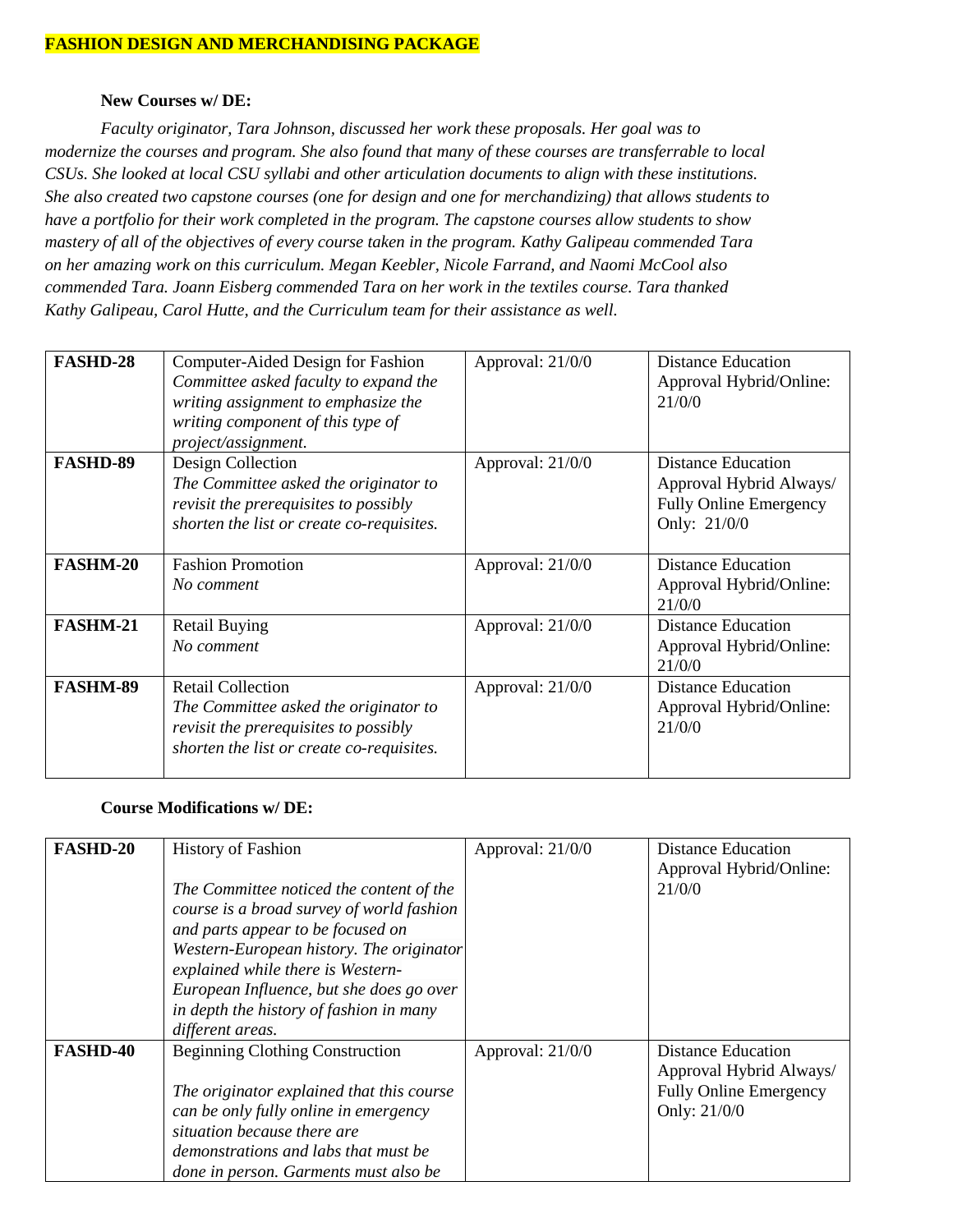|                 | evaluated closely in person. Last spring,<br>faculty found that students struggled to<br>complete this course in a fully-online<br>environment. |                    |                                                                |
|-----------------|-------------------------------------------------------------------------------------------------------------------------------------------------|--------------------|----------------------------------------------------------------|
| <b>FASHD-45</b> | Design Fundamentals for Fashion<br>Comments addressed in meeting: minor<br>typos.                                                               | Approval: 21/0/0   | <b>Distance Education</b><br>Approval Hybrid/Online:<br>21/0/0 |
| <b>FASHM-10</b> | Introduction to the Fashion Industry<br>No comment                                                                                              | Approval: 21/0/0   | <b>Distance Education</b><br>Approval Hybrid/Online:<br>21/0/0 |
| <b>FASHM-11</b> | Fashion Retail Merchandising and<br>Management<br>The faculty will work on the regular-<br>effective contact section for the DE page.           | Approval: 21/0/0   | <b>Distance Education</b><br>Approval Hybrid/Online:<br>21/0/0 |
| FASHM-12        | Visual Merchandising<br>Comments addressed in meeting.                                                                                          | Approval: 21/0/0   | <b>Distance Education</b><br>Approval Hybrid/Online:<br>21/0/0 |
| FASHM-60        | Textiles<br>No comment.                                                                                                                         | Approval: $21/0/0$ | <b>Distance Education</b><br>Approval Hybrid/Online:<br>21/0/0 |

## **Course Deactivations:**

| <b>FASHD-428</b> | Computer-Aided Design                       | Approval: $21/0/0$ |
|------------------|---------------------------------------------|--------------------|
| <b>FASHD-480</b> | Design Collection                           | Approval: $21/0/0$ |
| <b>FASHD-482</b> | Industry Internship: Fashion Design         | Approval: $21/0/0$ |
| <b>FASHM-15</b>  | Image and Fashion Selection                 | Approval: $21/0/0$ |
| <b>FASHM-482</b> | Industry Internships: Fashion Merchandising | Approval: $21/0/0$ |

# **Program Modifications:**

| <b>Custom Dressmaking</b>        | Certificate of Achievement | Approval: 21/0/0 |
|----------------------------------|----------------------------|------------------|
|                                  | No comment                 |                  |
| <b>Fashion Design</b>            | AS                         | Approval: 21/0/0 |
|                                  | No comment                 |                  |
| <b>Fashion Design</b>            | Certificate of Achievement | Approval: 21/0/0 |
|                                  | No comment                 |                  |
| <b>Fashion Merchandising</b>     | AS                         | Approval: 21/0/0 |
|                                  | Rationale Updated          |                  |
| <b>Fashion Merchandising</b>     | Certificate of Achievement | Approval: 21/0/0 |
|                                  | Rationale Updated          |                  |
| <b>Patternmaking for Apparel</b> | Certificate of Achievement | Approval: 21/0/0 |
|                                  | No comment                 |                  |

# **KINESIOLOGY PACKAGE**

**New Courses w/ DE:** 

| KINTM-63  | Soccer Strength and Conditioning for<br><b>Athletes</b> | Approval: $21/0/0$ | <b>Distance Education</b><br>Approval Hybrid/Online:<br>21/0/0 |
|-----------|---------------------------------------------------------|--------------------|----------------------------------------------------------------|
| KINTM-69A | Cross Country Strength and Conditioning<br>for Athletes | Approval: $21/0/0$ | <b>Distance Education</b><br>Approval Hybrid/Online:<br>21/0/0 |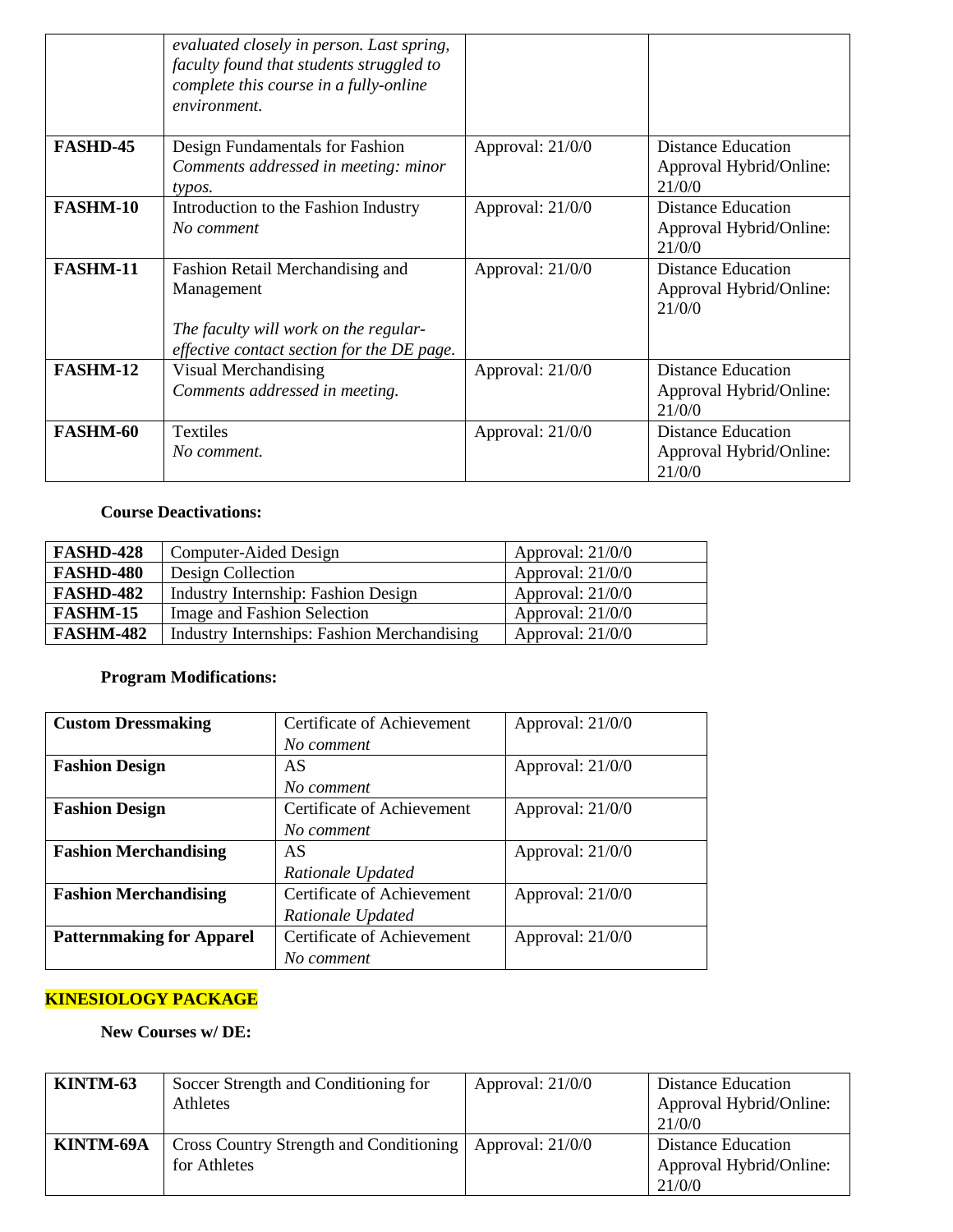**Program Modifications:** 

| <b>Physical Education</b> | $\sim$<br>. | 21/0/0<br>proval:<br>ADDIO |
|---------------------------|-------------|----------------------------|

## **6.2. NONPACKAGES**

#### **Course Modifications w/ DE:**

*The Curriculum Representative for Language Arts asked that this proposal be tabled until after November 15. The English Department needs to vote on two components of the COR. Our guest also requested that this course address the supplemental instruction language in the COR. Rob Rundquist reminded the Representative to use complaint language when it comes to supplemental instruction. The representative asked Rob to share any helpful documents on what language to use. The Chair commended the English department on their work in this COR. Nicole Farrand commended the faculty on incorporating DEI in the COR exemplarily.* 

| <b>ENGL-1A</b> | Composition | Tabled: 21/0/0 | <b>Distance Education</b>       |
|----------------|-------------|----------------|---------------------------------|
|                |             |                | Tabled Hybrid/Online:<br>21/0/0 |

#### **7. Discussion Items:**

**7.1. AP/BP 4260 Update:** The workgroup agreed that the language of AP/BP 4260 needs to be revised in many areas. Rob and Angela will work on the revisions to bring back to the committee.

#### **8. Announcement:**

- **8.1. OAC Institutional Learning Outcome Announcement:** Stephen Calebotta shared a PowerPoint on Institutional Learning Outcomes (ILO) Review and the Academic Career/Community Employability Skills (ACES). The ILO workgroup is seeking input on the current ILOs. Feedback can be provided through December 19, 2021. Please view the [Revisiting Institutional Learning](https://drive.google.com/file/d/1hrUFPt6tWb38GPNHzooIl-VCAkamH_zg/view?usp=sharing)  [Outcomes](https://drive.google.com/file/d/1hrUFPt6tWb38GPNHzooIl-VCAkamH_zg/view?usp=sharing) document for a link to provide ILO feedback and to learn more about the ILO review process.
- **9. Next Agenda Forecast:** None.
- **10. Floor Items:** None.
- **11. Adjournment:** The meeting was adjourned at 2:56p.m.